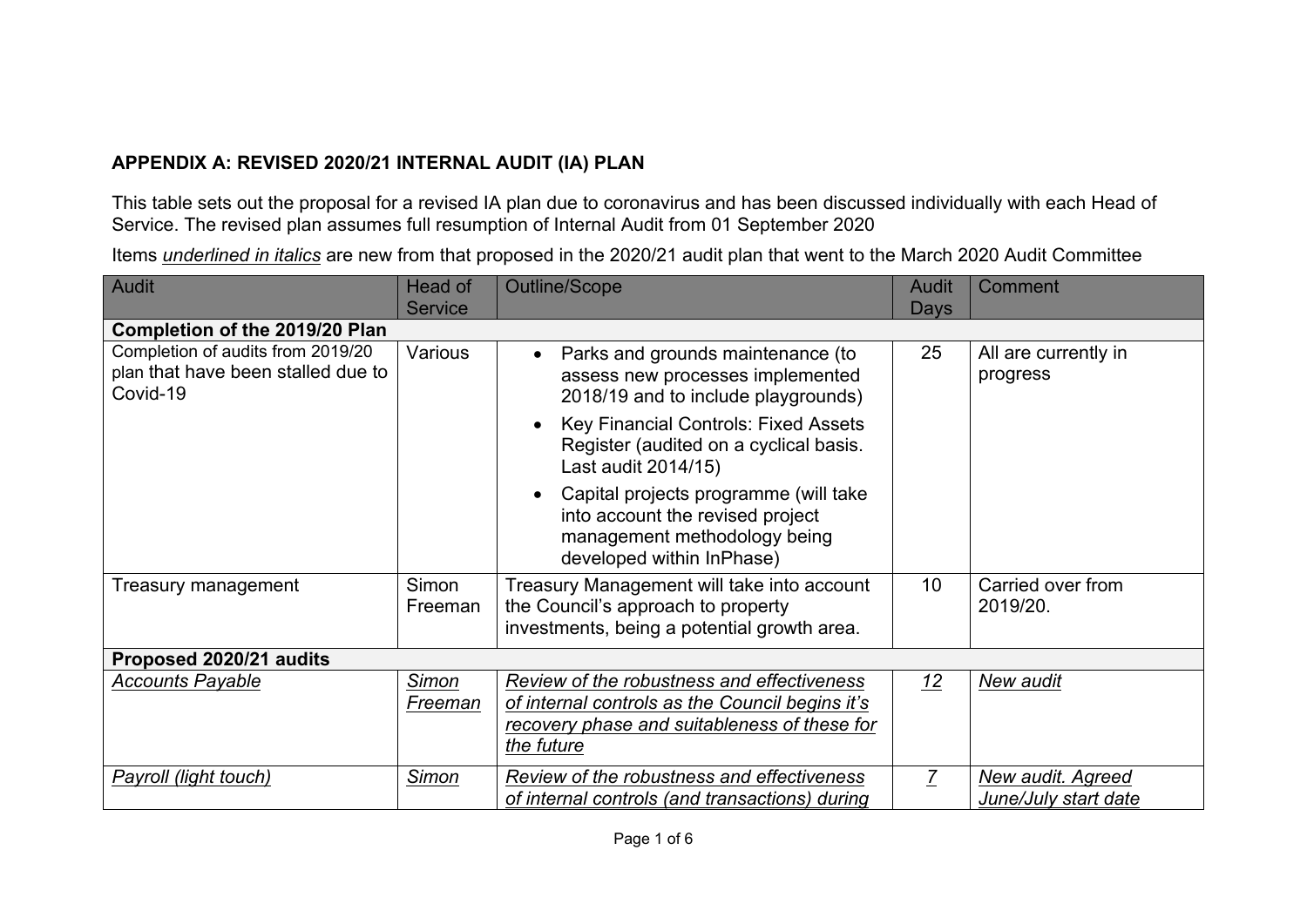| <b>Audit</b>                                                                            | Head of<br><b>Service</b> | Outline/Scope                                                                                                                                                                                                                                                                                | <b>Audit</b><br>Days | <b>Comment</b>                                                                                             |
|-----------------------------------------------------------------------------------------|---------------------------|----------------------------------------------------------------------------------------------------------------------------------------------------------------------------------------------------------------------------------------------------------------------------------------------|----------------------|------------------------------------------------------------------------------------------------------------|
|                                                                                         | Hill                      | the coronavirus lockdown and as the Council<br>begins it's recovery phase                                                                                                                                                                                                                    |                      |                                                                                                            |
| <b>IT Disaster Recovery</b>                                                             | Simon<br>Freeman          | A specialist IT auditor will be used to<br>undertake a technical review of the Council's<br>IT Disaster Recovery arrangements.                                                                                                                                                               | 10                   |                                                                                                            |
| <b>Key Financial Controls - Housing</b><br><b>Benefits</b>                              | Simon<br>Freeman          | Key Financial Control audit. Last audited<br>2016/17.                                                                                                                                                                                                                                        | 15                   |                                                                                                            |
| <b>Financial Regulations and</b><br>Contract Standing orders -<br>delegated authorities | Simon<br>Freeman          | Internal Audit will assess, in conjunction with<br>the Head of Finance, whether the Council's<br>delegated financial authorities are still fit for<br>purpose; benchmarking as appropriate.                                                                                                  | 10 <sup>°</sup>      | This will take into account<br>new agile ways of working<br>as a result of lessons<br>learnt from Covid-19 |
| Provision of IT services to HTS                                                         | Simon<br>Freeman          | Internal Audit will assess whether IT services<br>provided by the Council to HTS works for<br>both parties.                                                                                                                                                                                  | 8                    | To be undertaken by a<br>specialist IT auditor                                                             |
| <b>HTS - Best Value Review</b><br>progress                                              | Simon<br>Hill             | Internal Audit will review the adequacy of<br>mechanisms to ensure the recommendations<br>from the BVR are implemented with buy-in by<br>all parties.                                                                                                                                        | 12                   |                                                                                                            |
| Housing - overview of H&S<br>inspections                                                | Andrew<br>Murray          | Overview of H&S related inspections: gas, fire<br>safety, electrical legionella, asbestos and lifts.<br>This audit builds on audits undertaken in<br>recent years on gas safety and asbestos to<br>give a holistic view on how this is being<br>managed for the Council's housing properties | 15                   |                                                                                                            |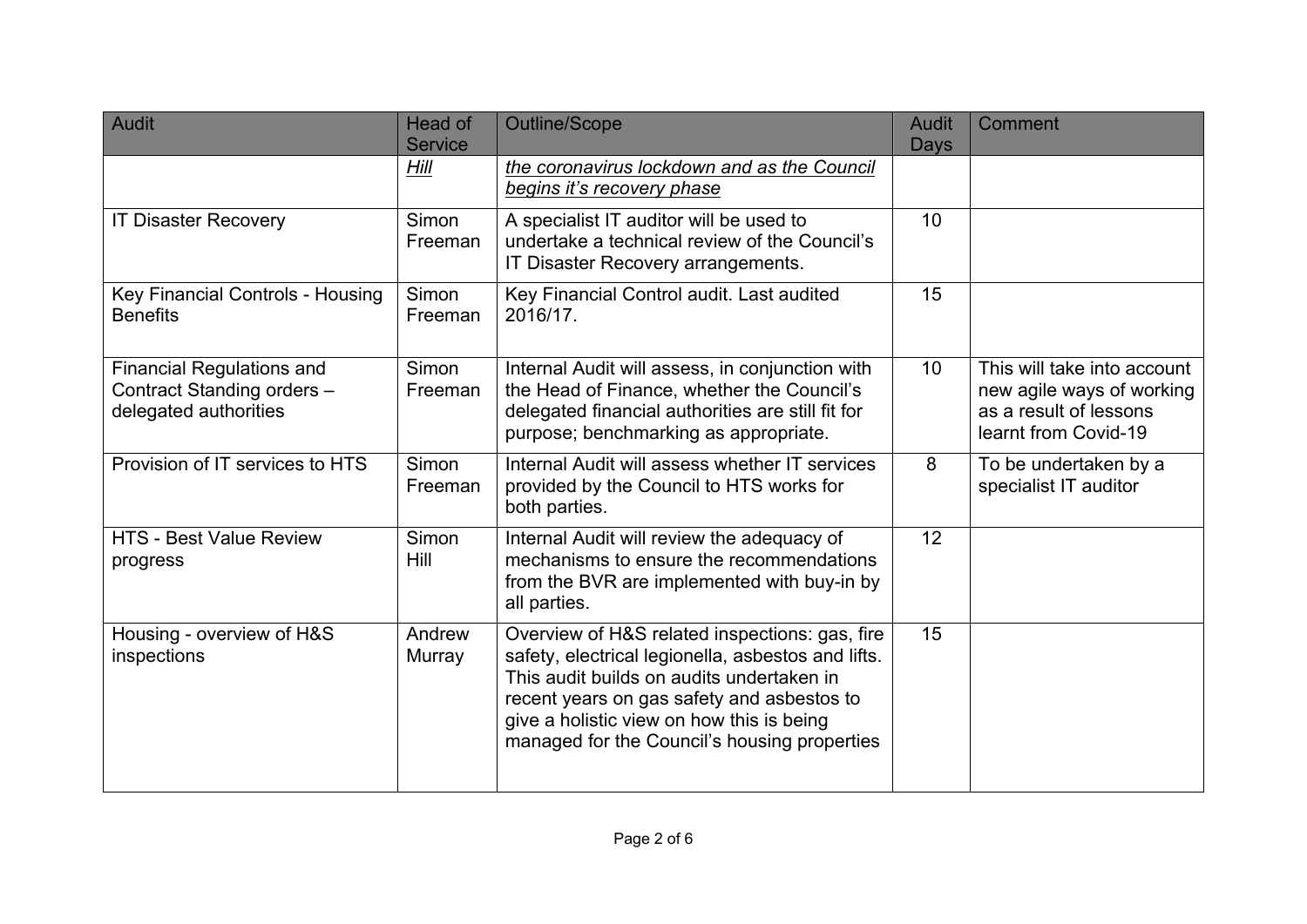| <b>Audit</b>                                     | Head of<br><b>Service</b> | Outline/Scope                                                                                                                                                                                                                                | <b>Audit</b><br>Days | Comment                                                                                 |
|--------------------------------------------------|---------------------------|----------------------------------------------------------------------------------------------------------------------------------------------------------------------------------------------------------------------------------------------|----------------------|-----------------------------------------------------------------------------------------|
| <b>Planning and Building Control</b>             | Andrew<br><b>Bramidge</b> | This planning and building control audit will<br>also include covenant control being a source<br>of income for the Council.                                                                                                                  | 12 <sup>°</sup>      | Autumn start date agreed<br>to assess new procedures<br>currently being put in<br>place |
| Work throughout the 2020/21 year                 |                           |                                                                                                                                                                                                                                              |                      |                                                                                         |
| Fraud                                            | Andrew<br>Murray          | Member of the Corporate Fraud Group.<br>Oversee the delivery of the Council's anti-<br>fraud and corruption action plan.<br>Potential for fraud considered in all audits.<br>Co-ordinate National Fraud Initiative data<br>matching process. | 14                   | Audit work throughout the<br>year                                                       |
| Performance Management<br>framework              | Simon<br>Hill             | During 2020/21 time has been set aside for<br>Internal Audit to assist Policy and<br>Performance in their review of the<br>performance management framework.                                                                                 | 5                    | Not an audit                                                                            |
| Projects: New HR system<br>implementation advice | Simon<br>Hill             | During 2020/21 Internal Audit will review the<br>adequacy of project methodology being used<br>as well as providing internal control advice<br>and guidance during the implementation of<br>the HR system (i-Trent).                         | 3                    | Not an audit                                                                            |
| Service/business planning and<br>risk management | Simon<br>Freeman          | Internal Audit will continue to help the Council<br>develop its approach to service and business<br>planning ensuring this is integrated with<br>budget setting and risk management<br>processes.                                            | 8                    | Not an audit                                                                            |
| <b>Business continuity</b>                       | Simon<br>Freeman          | Assist the Council to ensure lessons learnt<br>from the coronavirus epidemic are captured<br>and acted upon.                                                                                                                                 | $\overline{5}$       | Not an audit.                                                                           |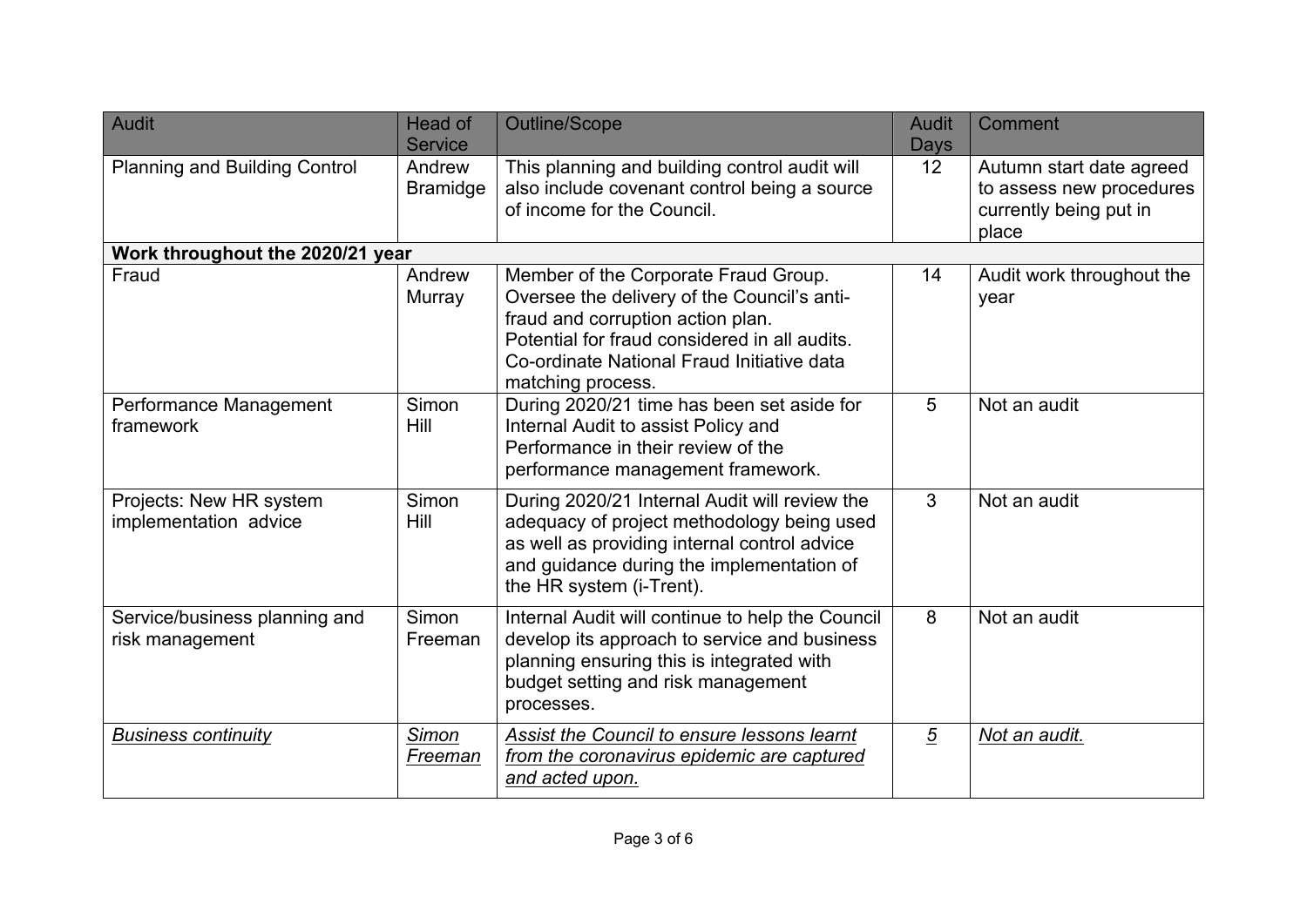| Audit                                            | Head of<br><b>Service</b> | <b>Outline/Scope</b>                                                                                                                                                                                                                                    | Audit<br>Days | Comment                                                                                                                 |
|--------------------------------------------------|---------------------------|---------------------------------------------------------------------------------------------------------------------------------------------------------------------------------------------------------------------------------------------------------|---------------|-------------------------------------------------------------------------------------------------------------------------|
|                                                  |                           | Includes Internal Audit assisting the Council's<br>Covid-19 internal recovery group                                                                                                                                                                     |               |                                                                                                                         |
| Internal Audit recommendation<br>tracker         | Simon<br>Freeman          | Maintenance of the tracker ensures risks<br>identified in audits have been managed to an<br>acceptable level                                                                                                                                            | 15            | All high and outstanding<br>recommendations are<br>reported routinely to the<br><b>Audit and Standards</b><br>Committee |
| Other assurance work                             | <b>Brian</b><br>Keane     | Includes annual co-ordination of year-end<br>assurance reporting, including the Annual<br>Governance Statement, member of the<br>Corporate Governance Group, servicing the<br>Audit and Standards Committee, contingency<br>and providing ad hoc advice | 28            |                                                                                                                         |
|                                                  |                           | Total days to be delivered in 2020/21                                                                                                                                                                                                                   | 214           |                                                                                                                         |
| To be deferred (subject to approval)             |                           |                                                                                                                                                                                                                                                         |               |                                                                                                                         |
| Homelessness                                     | Andrew<br>Murray          | The 2019/20 homelessness audit will take<br>into account the Homelessness Reduction<br>Act which came into force April 2018 and will<br>build on similar audits undertaken at Epping<br>Forest and Broxbourne                                           | 15            | Was part of the 2019/20<br>Plan                                                                                         |
| HTS planned maintenance                          | Andrew<br>Murray          | The planned maintenance/major works audit<br>will focus on those works undertaken by HTS.<br>Carried over from 2019/20.                                                                                                                                 | 15            | Was part of the 2019/20<br>Plan                                                                                         |
| Housing - HTS<br>and<br>Annual<br>Service Charge | Andrew<br>Murray          | The HTS Annual Service Charge audit will<br>examine the £5.8M committed to HTS for<br>various works including roofing and carpentry.<br>And takes into account the outcomes of the<br>recent HTS Best Value Review.                                     | 20            |                                                                                                                         |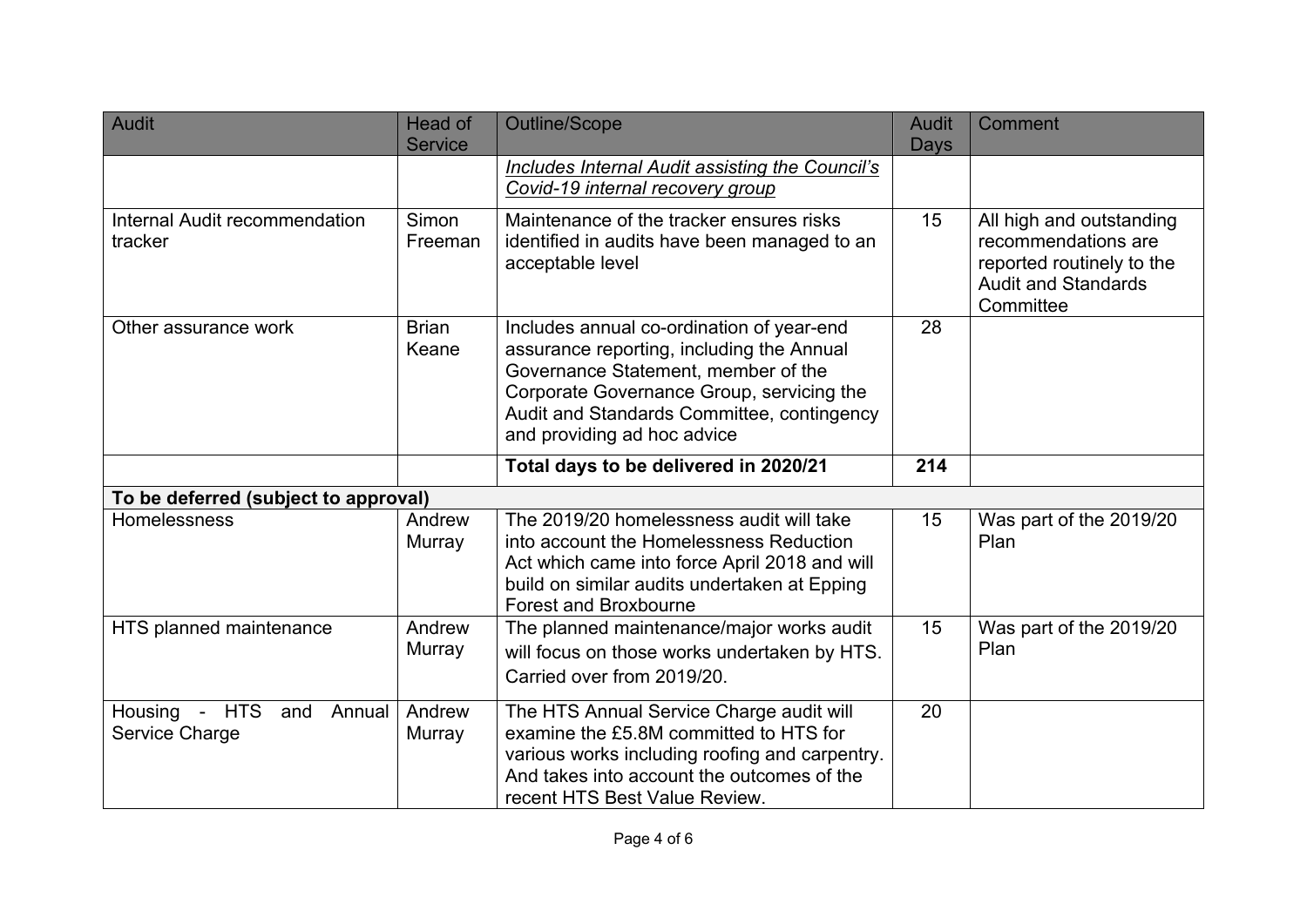| <b>Audit</b>                                 | Head of<br><b>Service</b> | <b>Outline/Scope</b>                                                                                                                                                                                                                                      | <b>Audit</b><br>Days | Comment                         |
|----------------------------------------------|---------------------------|-----------------------------------------------------------------------------------------------------------------------------------------------------------------------------------------------------------------------------------------------------------|----------------------|---------------------------------|
| Leah Manning                                 | Jane<br>Greer             | The Leah Manning Centre audit will cover<br>mainly financial and regulatory aspects.                                                                                                                                                                      | 25                   | Was part of the 2019/20<br>Plan |
| Equalities Act & impact<br>assessments       | Simon<br>Hill             | This equalities audit will assess compliance<br>with the Equalities Act and consider the use<br>of Equality Impact Assessments within<br>decision making and large projects, ensuring<br>all decisions have a completed and evidence<br>based assessment. | 10                   |                                 |
| Data sharing with third parties              | Simon<br>Hill             | This is a cross cutting review to ensure the<br>Council is GDPR compliant where there is<br>data sharing with third parties (commercial<br>and non-commercial).                                                                                           | 15                   |                                 |
| Staff absence                                | Simon<br>Hill             | This audit of staff absence will have a specific<br>focus on sickness absence.                                                                                                                                                                            | 10                   |                                 |
| Events management                            | Jane<br>Greer             | This audit will look at the role of the recently<br>created Events Officer post and ensure there<br>is a joined up approach across the Council<br>which meets the public's needs.                                                                         | 12                   |                                 |
| Parking                                      | Simon<br>Freeman          | Parking will examine on and off street parking<br>arrangements, the role of the North Essex<br>Parking Partnership as well as ensuring all<br>parking income to the Council is collected<br>being a key source of income for the Council.                 | 12                   |                                 |
| Key Financial Controls - cash<br>and banking | Simon<br>Freeman          | This cash and banking audit will take into<br>account the new Civica pay system. This<br>audit will take into consideration recent audits<br>of the Civic office cash office and cover sites                                                              | 12                   |                                 |